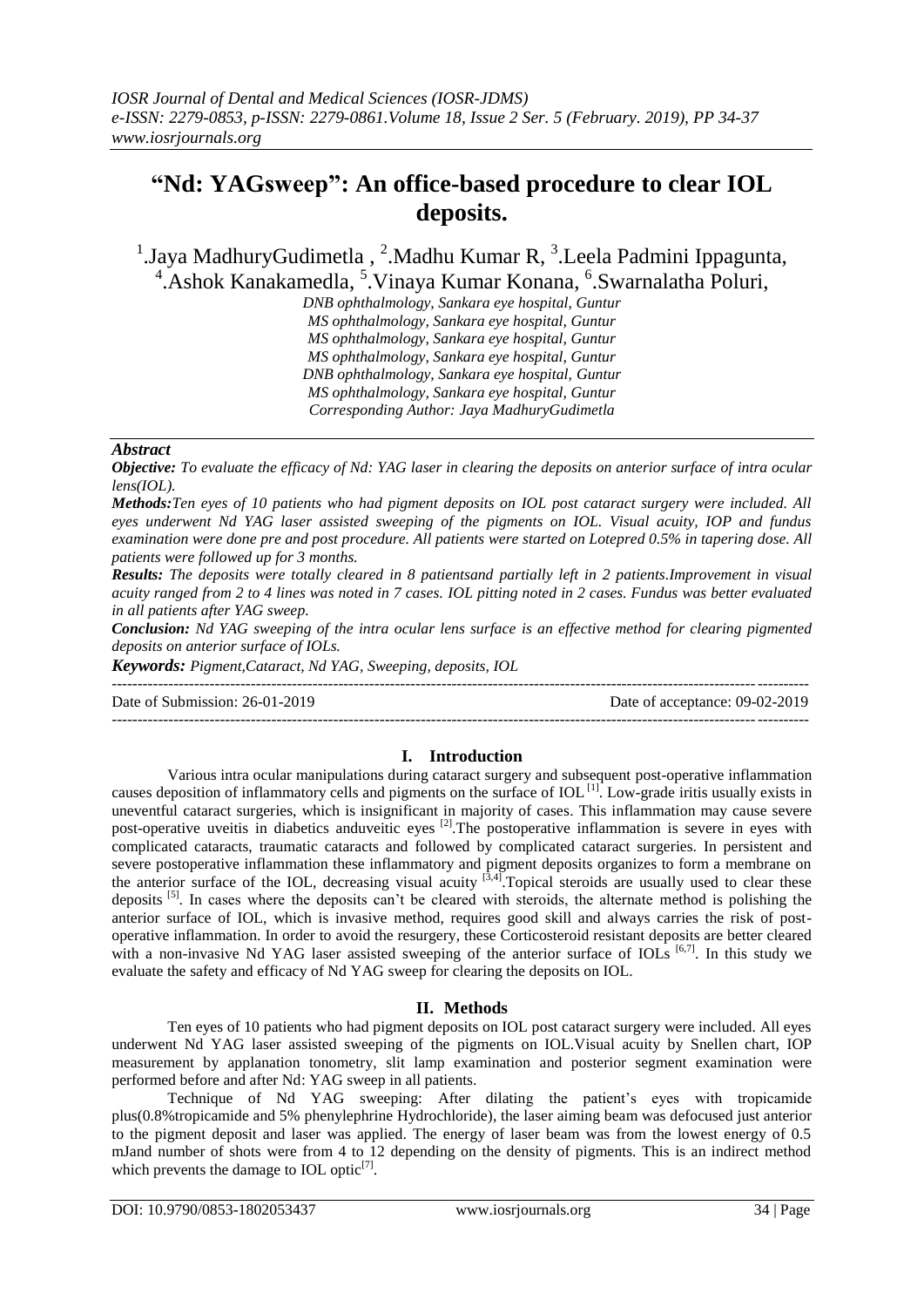Following the procedure, low dose steroids (Loteprednol 0.5%)were advised to all the patients in tapering doses.Patients were reviewed at 1 week,1month and 3 months. The details of the 10 patients were mentioned in table1.

#### **III. Results**

Out of10 patients who underwent Nd YAG sweep, 6 patients were males and 4 were females.The age of the patients ranged between 45 to 65 years.Intra ocular lens surface deposits were noted in all patients with mean duration of 6.3 months following cataract surgery.The deposits on the surface of IOLs were varying from variously sized chunks of pigments to thin membranous deposits.Out of 10 patients,pigments were totally dispersed in 8 patients and they were partially left in 2 patients.Posterior segment was better evaluated in 8 patients as the removal of pigments made its view clear.Improvement in visual acuity was noted in 7 patients by 2 to 4 lines.In other 3 patients, not much improvement is noted due to pre-existing posterior segment pathology.Partial recurrence of pigment deposits was noted in 2 cases in 3 months follow up after YAG sweep. The results are tabulated and shown in table 2.

The pre and post YAG sweep images ofIOL with pigment deposits of a patient have been attachedas figure (1a and 1b).

#### **IV. Discussion**

Intra ocular manipulations during cataract surgery can result in breakdown in blood-aqueous barrier which leads to the deposition of free-floating erythrocytes, acute inflammatory cells, pigments and other proteinaceous materials<sup>[5,8]</sup>. When there is persistent on-going inflammation, these inflammatory debris organizes to form a membrane on the surface of  $IOL^{[5,7]}$ .

Yamanaka et al found cellular deposits on surface of IOL in eyes following uneventful cataract surgeries in small numbers immediately after surgery and also found that these tended to disappear after 3 months<sup>[9]</sup>. This deposition of either pigments or membrane over the surface of IOL hinders the visual acuity of the patients necessitating the therapeutic measures.

In case with low grade inflammation the surface deposits usually resorbed spontaneously when the inflammation subsides<sup>[5]</sup>.Corticosteroids accelerates the resorption of these surface deposits.But, in cases with persistent /untreated inflammation, even corticosteroids fail to accelerate the resorption of surface deposits and membranes on the IOLs, which necessitates the need of alternate therapies.That was the presentation when most of our patients visited to us where steroids did not clear the deposits over the surface of IOLs.In all patients inflammation seems to be the common cause which could be due to noncompliance and lack of proper follow up after cataract surgery.These patients presented to us when there was a significant drop in visual acuity and the anterior surface of IOLs of all showed small chunks of pigments to organized membranes.

Noris et al first mentioned about the Nd YAG laser therapy to disrupt the un-resolving membrane on the surface of IOL. He used high energy of laser and aimed directly at the inflammatory membrane in the early and intermediate post-operative period<sup>[6]</sup>.IOL pitting was the most common complication with this direct method of Nd YAG laser to sweep the deposits on IOL.

Rasik B Vajpayee et al, mentioned about 11 patients with surface deposits on IOLs which were swept with indirect technique of Nd YAG sweep in their study. The laser beam created an aqueous shock wave due to anterior defocussing of the beam, which swept the pigments on the IOL.They noted 1 to 3 lines of visual improvement post laserin all their 11 patients $^{[7]}$ .

We followed the same method as mentioned by Rasik B Vajpayee et al for clearing the surface deposits on IOL of 10 patients.IOL pitting was noted in 2 cases.

The literature on Nd YAG sweep for clearing the IOL deposits is sparse. It is safe, easy, effective and simple OP procedure for clearing the deposits on anterior surface of IOLs.It can be done by any ophthalmologistbecause of its low learning curve, so that all patients can benefit.

### **V. Conclusion**

Nd YAG sweep is effective in dispersing the inflammatory pigments from the anterior surface of IOL, which facilitates the clear view of posterior segment examination and also improves the patient's visual acuity.Using low power energy during the Nd YAG sweep can prevent the IOL damage.

#### **References**

- [1]. Eifzig DE. Deposits on the surface of the intra ocular lens: a pathologic study. South Med J 1986; 73:6-8.
- [2]. Ferguson VMG, Spalton DJ. Recovery of the blood aqueous barrier after cataract surgery. Br J Ophthalmol 1991; 75:106-110.
- [3]. Nishi O. Fibrinous membrane formation on the posterior chamber lens during the early post-operative period. J Cataract Refract Surg. 1988; 14:73-77.
- [4]. Miyake K, Maekubo K, Miyake Y et al, Pupillary fibrin membrane; a frequent early complication after posterior chamber lens implantation in Japan. Ophthalmology 1989; 96:1228-1233.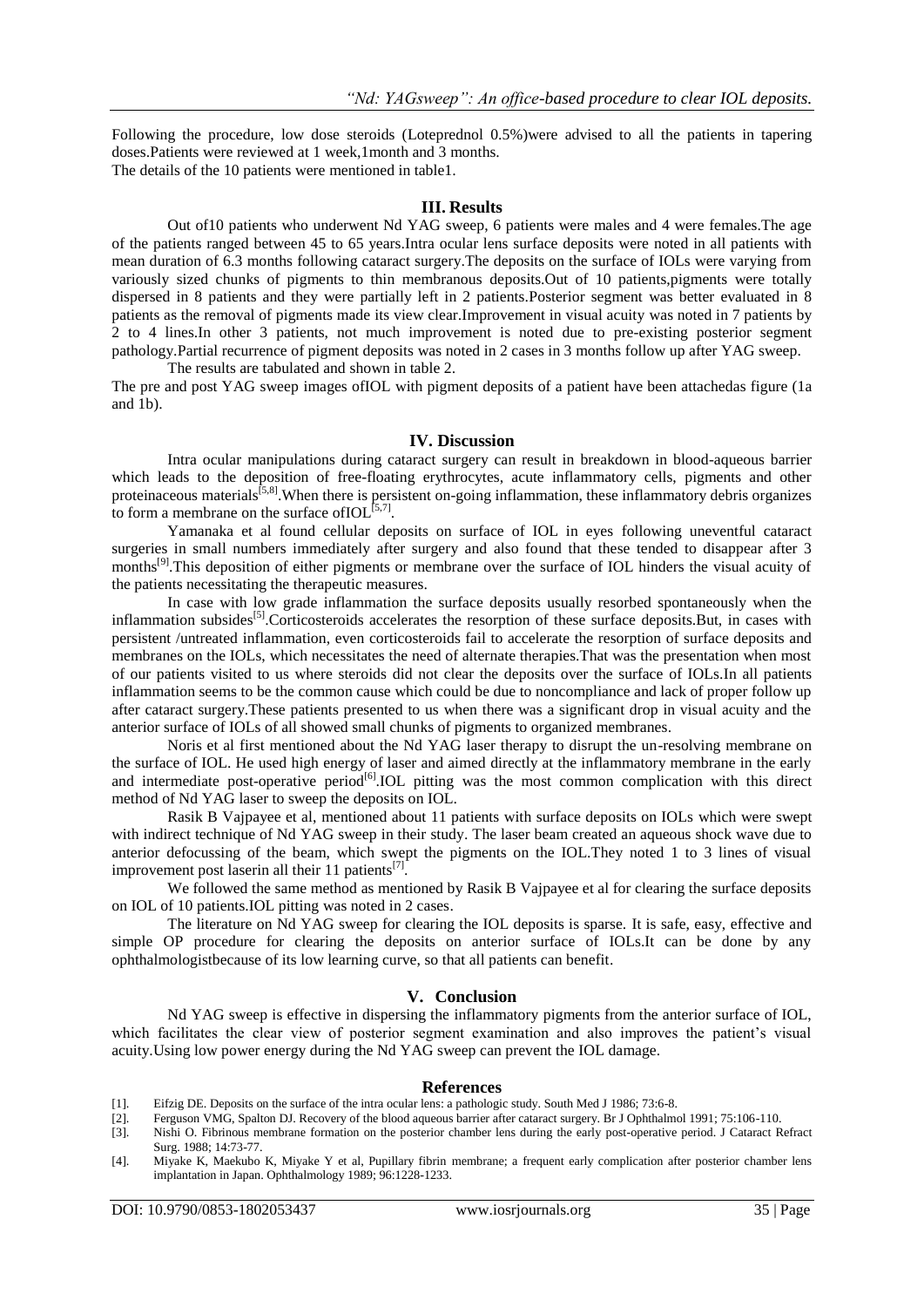[5]. Apple DJ, Mamalis N, Loftfield K et al. Complications of intra ocular lenses, a historical and histopathological reviews. Surv Ophthalmol. 1984; 29:1-53

[6]. Noris WJ, Chizls IA, Santry GJ, et al Severe fibrinous reaction after cataract and intra ocular lens implantation surgery requiring neodymium:YAG laser therapy. J Cataract Refract Surg. 1990; 16:637-639

[7]. Vajpayee RB, Angra SK et al. Nd: YAG sweeping—an indirect technique for clearing intra ocular lens deposits. Ophthalmic Surg. 1993 jul:24(7):489-91

[8]. Wolter JR. Foreign body giant cells on intra ocular lens implants. Graefes Arch Clin Exp Ophthalmol.1988;219;103-111

[9]. Yamanaka A, Kazusa R, Takayama S. cells on the various kinds of intra ocular implants. Eur J Implant refract Surg 1989; 1:15-17

|            |              | Case        | Case 2        | Case 3     | Case 4           | Case 5      | Case 6           | Case<br>7  | Case<br>8  | Case 9           | Case 10      |
|------------|--------------|-------------|---------------|------------|------------------|-------------|------------------|------------|------------|------------------|--------------|
| Age/sec    |              | 45/F        | 57/F          | 59/M       | 65/M             | 50/F        | 57/M             | 56/M       | 60/M       | 57/M             | 56/F         |
|            |              | LE-         | RE-           | $RE-s/p$   | $RE-s/p$         | $RE-s/p$    | LE-              | RE-        | LE-        | $RE-s/p$         | $LE-s/p$     |
|            |              | Sclero      | Traum         | complic    | complicate       | complicate  | Recurren         | Post       | Recur      | vitrecto         | vitrectomy   |
|            |              |             | atic          | ated       | d cataract       | d cataract  | t post op        | op         | rent       | my for           | and          |
|            |              | corne       | catara        | cataract   | $surgery +$      | surgery     | uveitis:         | recurr     | post       | vitritis $+$     | recurrent    |
|            |              | al tear     | <sub>ct</sub> | surgery    | resolving        | resolving   | <b>BE</b>        | ent        | op         | peripapi         | uveitis with |
|            |              | repair      |               |            | endophtha        | endophtha   | Moderat          | uveitis    | uveitis    | <i>llary</i>     | vitritis     |
| Diagnosis  |              | with        |               |            | lmitis $s/p$     | lmitis and  | e NPDR;          | with       |            | <b>CNVM</b>      |              |
|            |              | secon       |               |            | vitrectomy       | s/p<br>core | LE-              | vitritis   |            |                  |              |
|            |              | dary        |               |            |                  | vitrectomy  | <b>DME</b>       |            |            |                  |              |
|            |              | <b>IOL</b>  |               |            |                  |             |                  |            |            |                  |              |
| Pre yag VA |              | 1/60        | 6/18P         | 6/18P      | 6/60             | 6/60        | 6/60             | 6/60       | 6/36       | 1/60             | 3/60         |
|            | Ant          | Corne       | Patent        | Patent     | s/p PCR          | s/p PCR     | Uveitis          | Post.      | $PD+$      | Post.            | Post.synechi |
|            | erio         | al          | PI            | PI         | PD<br>and        | Uveitis+    | $+Irregular$     | synec      | over       | synechia         | aePD+ over   |
|            | $\mathbf{r}$ | edem        | $PD+$         | $PD+$      | thin             | PD+ over    | r pupil          | hiae       | <b>IOL</b> | e                | <b>IOL</b>   |
|            | seg          | a           | over          | over       | membrane         | <b>IOL</b>  | Posterior        | $PD+$      | Folda      | $PD+$            | Foldable     |
|            | me           | Trau        | <b>IOL</b>    | <b>IOL</b> | over             | PMMA in     | synechie         | over       | ble        | over             | <b>IOL</b>   |
|            | nt           | matic       | Iris          | Iris       | <b>PCIOL</b>     | sulcus      | $PD+$            | <b>IOL</b> | <b>IOL</b> | <b>IOL</b>       |              |
|            |              | mydri       | claw          | claw       | <b>PMMA</b>      |             | over IOL         | Folda      |            | <b>PMMA</b>      |              |
|            |              | asis        |               |            | in<br><b>IOL</b> |             | <b>PMMA</b>      | ble        |            | <b>IOL</b><br>in |              |
|            |              | <b>PD</b>   |               |            | sulcus           |             | <b>IOL</b><br>in | <b>IOL</b> |            | bag              |              |
| Examina    |              | over        |               |            |                  |             | bag              |            |            |                  |              |
| tion       |              | <b>SFIO</b> |               |            |                  |             |                  |            |            |                  |              |
|            |              | L           |               |            |                  |             |                  |            |            |                  |              |
|            | Pos          | Hazy        | Norma         | Dry        | Hazy view        | <b>DME</b>  | $CSME+$          | Hazy       | Norm       | Peripapi         | <b>CME</b>   |
|            | t.           | view        | 1             | <b>AMD</b> |                  |             | <b>ERM</b>       | view       | al         | llary            |              |
|            | seg          |             |               |            |                  |             |                  |            |            | <b>CNVM</b>      |              |
|            | me           |             |               |            |                  |             |                  |            |            |                  |              |
|            | nt           |             |               |            |                  |             |                  |            |            |                  |              |

**Table I:** Details of patients before YAG sweep

|            | YAG<br>Pre<br>VA | Post YAG<br>VA | YAG<br>Post<br><b>IOP</b> | Post<br>seg<br>pathology                       | Status of PD<br>IOL after<br>on<br>YAG | Recurrence<br>of<br><b>PD</b> | IOL<br>pitting  |
|------------|------------------|----------------|---------------------------|------------------------------------------------|----------------------------------------|-------------------------------|-----------------|
| Case no 1  | 1/60             | 6/24           | 20                        | <b>Resolving CSME</b><br>Dispersed             |                                        | N <sub>o</sub>                | Nil             |
| Case no 2  | 6/18P            | 6/9            | 18                        | Normal                                         | Dispersed                              | N <sub>o</sub>                | Nil             |
| Case no 3  | 6/18P            | 6/18           | 14                        | Dry AMD                                        | Dispersed                              | N <sub>o</sub>                | Nil             |
| Case no 4  | 6/60             | 6/36           | 20                        | CME+ERM                                        | dispersed                              | N <sub>o</sub>                | Nil             |
| Case no 5  | 6/60             | 6/18           | 16                        | Normal                                         | Dispersed                              | N <sub>o</sub>                | Nil             |
| Case no 6  | 6/60             | 6/60           | 18                        | CSME+ERM                                       | Partially left                         | Partially<br>recurred         | spot<br>pitting |
| Case no 7  | 6/60             | 6/12           | 12                        | Normal                                         | Dispersed                              | N <sub>o</sub>                | spot<br>pitting |
| Case no 8  | 6/36             | 6/9            | 16                        | Normal                                         | Dispersed                              | N <sub>o</sub>                | Nil             |
| Case no 9  | 1/60             | 6/60           | 12                        | Partially left<br>Peripapillary<br><b>CNVM</b> |                                        | Partially<br>recurred         | Nil             |
| Case no 10 | 3/60             | 6/36           | 14                        | <b>CME</b>                                     | Dispersed                              | N <sub>o</sub>                | Nil             |

**Tab II:** Results after Nd YAG sweep